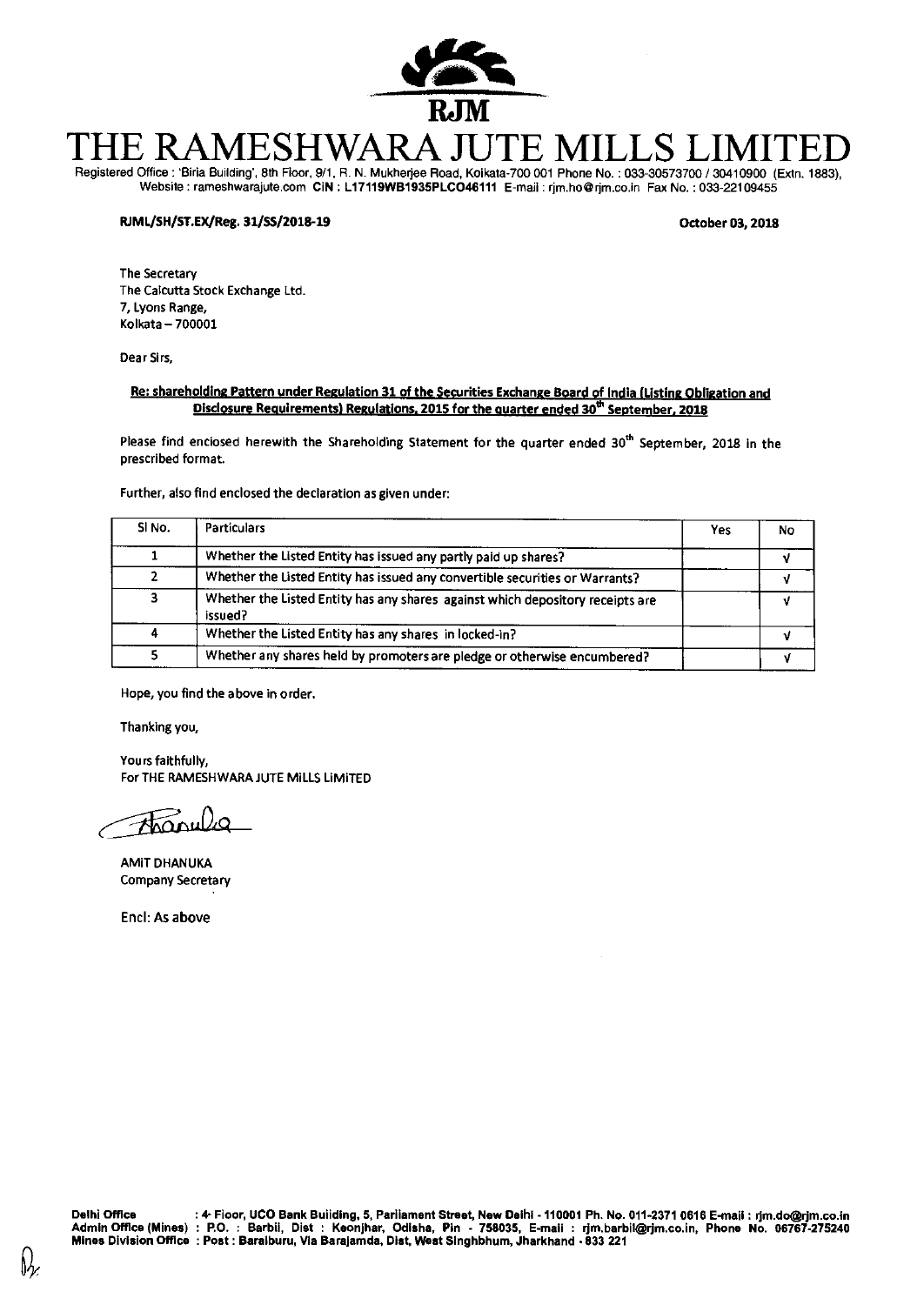### **Table 1: Summery Statement - holding of Specified Securities**

NAME OF COMPANY : THE RAMESHWARA JUTE MILLS LIMITED

SCRIP CODE / NAME OF SCRIP : 28093 (CSE) CLASS OF SECURITY : ORDINARY SHARES

REPORT FOR THE QUARTER ENDED : 30th September, 2018

| Category | Category of     | Nos.of        | No. of fully   | No.of   | No. of          | Total nos. | Sharehold-                 | <b>Number of Voting Rights</b> |                      |                                  |               | No. of                       | Shareholding        | <b>Number of</b> |                 | No. of     | No. of   |
|----------|-----------------|---------------|----------------|---------|-----------------|------------|----------------------------|--------------------------------|----------------------|----------------------------------|---------------|------------------------------|---------------------|------------------|-----------------|------------|----------|
| l(i).    | Shareholder     | <b>Ishare</b> | paid up        | partly  | shares          | shares     | ing as a % of              |                                |                      | held in each class of securities |               | Shares                       | as a % assuming     | Locked in        |                 | shares     | equity   |
|          | (II)            | holders       | equity         | paid-up | underlying      | heid       | of total no.               |                                |                      | (IX)                             |               | Underlying                   | fuli conversion of  |                  | Shares (XII)    | pledged or | shares   |
|          |                 | l(III)        | <b>Ishares</b> | equty   | Depository      | (VII)=     | of shares                  |                                |                      |                                  |               | Outstanding convertible      |                     | INo.             | As a            | otherwise  | held in  |
|          |                 |               | heid           | shares  | <b>Receipts</b> | liiv+v+vii | <i><b>(calculated)</b></i> |                                |                      |                                  |               | convertible                  | securities (as a    | l(a)             | l% of           | encumbe-   | demate-  |
|          |                 |               | (IV)           | held    | (M)             |            | as per SCRR,               |                                | No. of Voting Rights |                                  | Total as a    | securities                   | percentage of       |                  | total           | rred       | rial sed |
|          |                 |               |                | (V)     |                 |            | 1957)                      | Class X                        | Class <sub>Y</sub>   | <b>Total</b>                     | % of Total    | ddiluted share<br>(including |                     |                  | <b>I</b> shares | (XIII)     | form     |
|          |                 |               |                |         |                 |            | (VIII)                     |                                |                      |                                  | Voting        | capital)<br>Warrants)        |                     |                  | heid            |            | (X V)    |
|          |                 |               |                |         |                 |            | as a % of                  |                                |                      |                                  | <b>Rights</b> | (X)                          | (XI)=(VII)+(X) as a |                  | l(b)            |            |          |
|          |                 |               |                |         |                 |            | $(A + B + C2)$             |                                |                      |                                  |               |                              | % of A+B+C2)        |                  |                 |            |          |
|          |                 |               |                |         |                 |            |                            |                                |                      |                                  |               |                              |                     |                  |                 |            |          |
| (A)      | Promoter &      |               |                |         |                 |            |                            |                                |                      |                                  |               |                              |                     |                  |                 |            |          |
|          | Promoter        |               |                |         |                 |            |                            |                                |                      |                                  |               |                              |                     |                  |                 |            |          |
|          | Group           | <b>10</b>     | 1,41,367       |         |                 | 1,41,367   | 53.14                      | 1,41,367                       |                      | 1,41,367                         | 53.14         | Οl                           | 53.14               | ΟI               | Οl              | 0          | Οl       |
| (B)      | Public          | <b>215</b>    | 1,24,689       | -01     |                 | 1,24,689   | 46.86I                     | 1,24,689                       |                      | 1,24,689                         | 46.86         | $\mathbf{0}$                 | 46.86               | Οļ               | Οl              | 0          | 0        |
| (C)      | Non-promoter -  |               |                |         |                 |            |                            |                                |                      |                                  |               |                              |                     |                  |                 |            |          |
|          | Non-public      |               | οI             | -O.     |                 |            |                            | 01                             |                      |                                  | $\mathbf 0$   | $\mathbf{0}$                 | Οl                  | 0l               | Οl              | Οl         | Οl       |
| (C1)     | Shares underly- |               |                |         |                 |            |                            |                                |                      |                                  |               |                              |                     |                  |                 |            |          |
|          | ing DRs         |               |                |         |                 |            | o                          | -O.                            |                      |                                  | n             | $\mathbf{O}$                 | Οl                  | 0l               | οl              | 0          | 0        |
| (C2)     | Shares held by  |               |                |         |                 |            |                            |                                |                      |                                  |               |                              |                     |                  |                 |            |          |
|          | <b>Employee</b> |               |                |         |                 |            |                            |                                |                      |                                  |               |                              |                     |                  |                 |            |          |
|          | <b>Trusts</b>   |               |                | O       |                 |            |                            |                                |                      |                                  |               | $\mathbf{O}$                 | O.                  | 0                | Οl              | -OI        | ΟI       |
|          | Total           | 225           | 2,66,056       | οI      | ΟI              | 2,66,0s6   |                            | 100.00 2,66,056                |                      | 2,66,056                         | 100.00        | 0                            | 100.00              | οI               | οl              | 0l         | 0        |

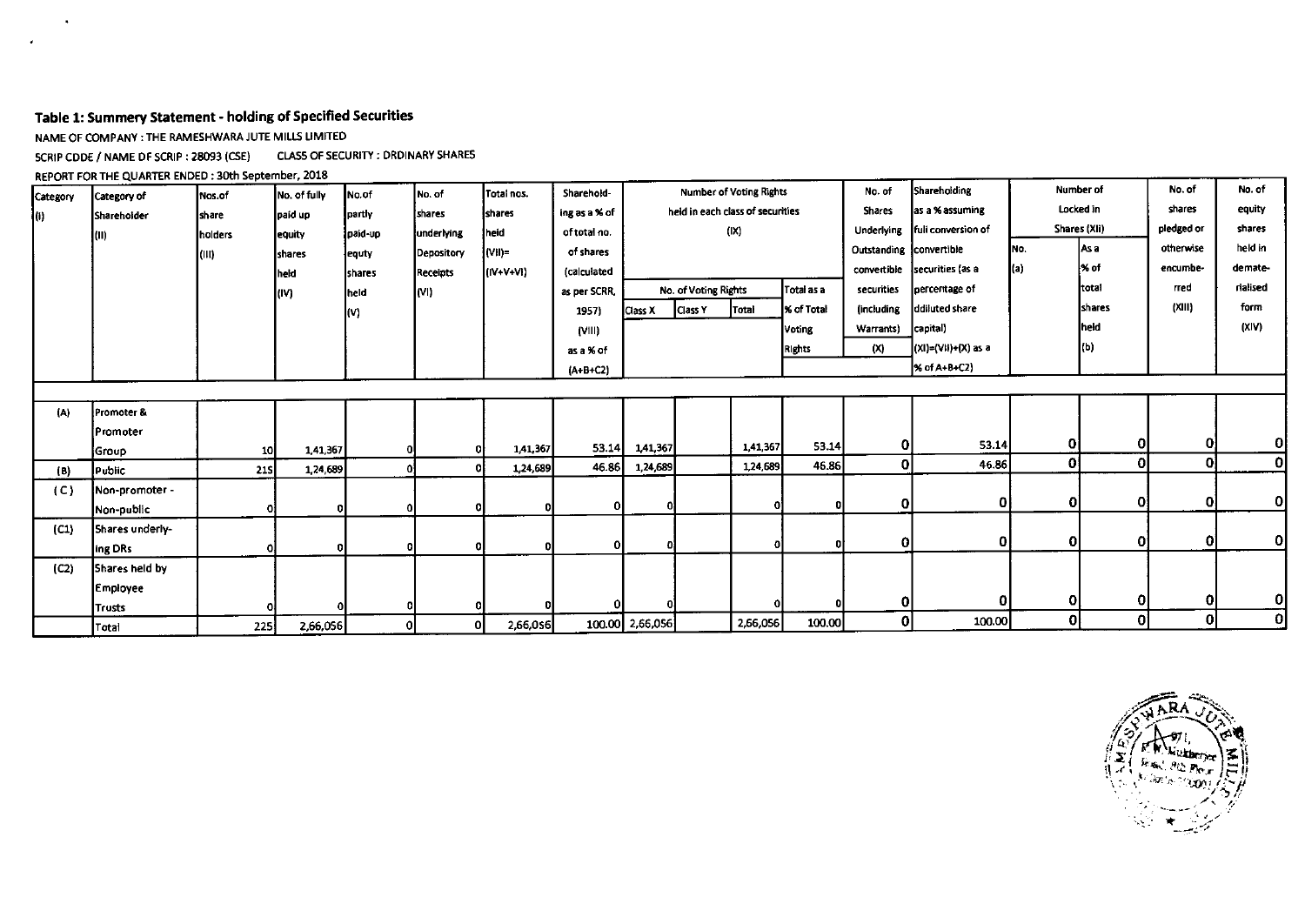#### **Table II : Statement showing Shareholding Pattern of the Promoter and Promoter Group**

 $\Delta \sim$ 

 $\mathcal{A}$ 

|           | <b>NAMR OF COMPANY:</b>                     | THE RAMESHWARA JUTE MILLS LIMITED |                 |                                     |               |            |                |                                                    |                  |                      |                                  |                   |               |                         |              |           |                          |              |          |    |
|-----------|---------------------------------------------|-----------------------------------|-----------------|-------------------------------------|---------------|------------|----------------|----------------------------------------------------|------------------|----------------------|----------------------------------|-------------------|---------------|-------------------------|--------------|-----------|--------------------------|--------------|----------|----|
|           | SCRIP CODE/NAME OF SRCIP:                   | 28093 (cse)                       |                 | CLASS OF SECURITY : ORDINARY SHARES |               |            |                | REPORT FOR THE QUARTER ENGED: 30th September, 2018 |                  |                      |                                  |                   |               |                         |              |           |                          |              |          |    |
|           | <b>Category &amp;</b>                       | IPAN                              | No.of           | No. of fully                        | <b>Partly</b> | Nos. of    | Total nos.     | Sharehold-                                         |                  |                      | <b>Number of Voting Rights</b>   |                   | No. of        | <b>Total Sharehold-</b> | Number of    |           | Number of shares pledged |              | No. of   |    |
|           | Name of the                                 |                                   | Ishare          | loaid up                            | Jpaki up      | shares     | shares         | ing %calcu-                                        |                  |                      | held in each class of securities |                   | <b>Shares</b> | ing, as a % assu-       |              | Locked in | lor otherwise encumbered |              | equity   |    |
|           |                                             |                                   |                 |                                     |               | underlying | held           | lated as per                                       |                  |                      | (IX)                             |                   | Underlying    | ming full conver-       | Shares (Xii) |           | (XIII)                   |              | shares   |    |
|           | <b>Sharehelders</b>                         |                                   | Inolder         | equity                              | equty         |            |                |                                                    |                  |                      |                                  |                   |               |                         | INo.         | las a     | INo.                     | As a % of    | hold in  |    |
|           |                                             |                                   | (M)             | share                               | shares        | Depository | l(VII)=        | <b>SCRR, 1957</b>                                  |                  |                      |                                  |                   | Outstanding   | sion of conver-         |              |           |                          |              |          |    |
|           |                                             |                                   |                 | held                                | İheld         | Receipts   | (IV+V+VI)      | as a % of                                          |                  |                      |                                  |                   | convertible   | tible securities        | ka).         | 1x of     |                          | total shares | demate-  |    |
|           |                                             |                                   |                 | (M                                  | m             | iM)        |                | $(A - B + C2)$                                     |                  | No. of Voting Rights |                                  | Total as a        | securities    | las a percentage        |              | itotal    | $\left( x\right)$        | held         | rialised |    |
|           |                                             |                                   |                 |                                     |               |            |                |                                                    | Class X          | Class Y              | Total                            | <b>X</b> of Total | lincluding    | of diluted share        |              | shares    |                          | (b)          | form     |    |
|           |                                             |                                   |                 |                                     |               |            |                |                                                    |                  |                      |                                  | Voting            | Warrants)     | capitali                |              | held      |                          |              | (XIV)    |    |
|           |                                             |                                   |                 |                                     |               |            |                | (VIII)                                             |                  |                      |                                  |                   |               |                         |              |           |                          |              |          |    |
|           |                                             |                                   |                 |                                     |               |            |                |                                                    |                  |                      |                                  | <b>Rights</b>     | (X)           | $(XI) = (VII) + (X)$ as |              | l(b).     |                          |              |          |    |
|           |                                             |                                   |                 |                                     |               |            |                |                                                    |                  |                      |                                  |                   |               | a % of A+B+C2           |              |           |                          |              |          |    |
|           |                                             |                                   |                 |                                     |               |            |                |                                                    |                  |                      |                                  |                   |               |                         |              |           |                          |              |          |    |
| A '(1)    | indian                                      |                                   |                 |                                     |               |            |                |                                                    |                  |                      |                                  |                   |               |                         |              |           |                          |              |          |    |
| (a)       | individual/Hindu<br><b>Undivided Family</b> |                                   |                 | 64,400                              |               | n          | 64,400         | 24.21                                              | 64.400           |                      | 64,400                           | 24.21             |               | 24.21                   | οl           | n.        | n                        |              |          |    |
|           | Name:                                       |                                   |                 |                                     |               |            |                |                                                    |                  |                      |                                  |                   |               |                         |              |           |                          |              |          |    |
|           | Chandrakant Birla                           | ADZPB4710C                        |                 | 51,000                              |               | n.         | 51,000         | 19.17                                              | 51,000           |                      | 51,000                           | 19.17             | οI            | 19.17                   | $\mathbf{r}$ |           |                          |              |          | ΩI |
|           | Sumangala Devi Biria                        | AEFPB2335A                        |                 | 4200                                |               |            | 4200           | 1.58                                               | 4200             |                      | 4200                             | 1.58              |               | 1.58                    | n            |           |                          |              |          | ٥l |
|           | Sidharth Kumar Birla                        | <b>AEKPB3109B</b>                 |                 | 5.600                               |               |            | 5,600          | 2 11                                               | 5,600            |                      | 5.600                            | 2.11              |               | 2.11                    |              |           |                          |              |          | ٥l |
|           | Vasusri   Jhaver                            | AEFPB3109L                        |                 | 3,600                               |               |            | 3,600          | 1.35                                               | 3,600            |                      | 3,600                            | 1.35              |               | 1.35                    |              |           |                          |              |          | οl |
| (b)       | <b>Central Govern-</b>                      |                                   |                 |                                     |               |            |                |                                                    |                  |                      |                                  |                   |               |                         |              |           |                          |              |          |    |
|           | ment/State                                  |                                   |                 |                                     |               |            |                |                                                    |                  |                      |                                  |                   |               |                         |              |           |                          |              |          |    |
|           | Government(s)                               |                                   |                 |                                     |               |            |                | ٥                                                  | ο                |                      |                                  |                   |               |                         |              |           |                          |              |          |    |
|           | Name:                                       |                                   |                 |                                     |               |            |                |                                                    |                  |                      |                                  |                   |               |                         |              |           |                          |              |          |    |
| $\bullet$ | Financial Insti-                            |                                   |                 |                                     |               |            |                |                                                    |                  |                      |                                  |                   |               |                         |              |           |                          |              |          | o  |
|           | tutions/Banks                               |                                   |                 |                                     |               |            |                |                                                    |                  |                      |                                  |                   |               |                         |              |           |                          |              |          |    |
|           | Name:                                       |                                   |                 |                                     |               |            |                |                                                    |                  |                      |                                  |                   |               |                         |              |           |                          |              |          |    |
| (d)       | Any other                                   |                                   |                 |                                     |               |            |                |                                                    |                  |                      |                                  |                   |               |                         |              |           |                          |              |          |    |
|           | (specify) Bodies Corporete                  |                                   |                 | 76,967                              |               | O.         | 76,967         | 28.93                                              | 76,967           |                      | 76,967                           | 28.93             |               | 28.93                   |              |           |                          |              |          |    |
|           | Name:                                       |                                   |                 |                                     |               |            |                |                                                    |                  |                      | 38,778                           | 14.57             |               | 14.57                   |              |           |                          |              |          | ΩI |
|           | Padmavati investment Limited                | AABCP8632M                        |                 | 38,778                              |               |            | 38,778         | 14.57<br>2.98                                      | 38,778<br>7,933  |                      | 7,933                            | 2.98              |               | 2.98                    |              |           |                          |              |          |    |
|           | <b>Sharat Arogya &amp; Gyan Mandir</b>      | <b>AAATB3540N</b>                 |                 | 7,933                               |               | O.         | 7,933<br>6,667 | 2.51                                               | 6,667            |                      | 6,667                            | 2.51              |               | 2.51                    |              |           |                          |              |          | Ω  |
|           | Nathdware Inv. Co. Ltd.                     | AABCN7830P                        |                 | 6,667<br>4,000                      |               | n.         | 4,000          | 1.5                                                | 4,000            |                      | 4.000                            | 1.5               |               | -1.5                    |              |           |                          |              |          |    |
|           | Shekhavati Investment & Traders Ltd.        | AAECS2321P                        |                 | 200                                 |               |            | 200            | 0.08                                               | $\overline{200}$ |                      | 200                              | 0.08              |               | 0.08                    |              |           |                          |              |          |    |
|           | Jute investment Co. Ltd.                    | <b>AAACI6331Q</b>                 |                 | 19,389                              |               |            | 19,389         | 7.29                                               | 19,389           |                      | 19,389                           | 7.29              | -0            | 7.29                    |              |           | o                        |              |          |    |
|           | Central India General Agents Ltd.           | <b>AABCC2197E</b>                 | 10 <sup>1</sup> | 141367                              |               | ۵I         | 141367         | 53.14                                              | 141367           |                      | 141367                           | 53.14             | o             | 53.14                   |              |           |                          |              |          |    |
|           | Sub-Total (A)(1)                            |                                   |                 |                                     |               |            |                |                                                    |                  |                      |                                  |                   |               |                         |              |           |                          |              |          |    |

 $\begin{picture}(20,20) \put(0,0){\vector(1,0){10}} \put(15,0){\vector(1,0){10}} \put(15,0){\vector(1,0){10}} \put(15,0){\vector(1,0){10}} \put(15,0){\vector(1,0){10}} \put(15,0){\vector(1,0){10}} \put(15,0){\vector(1,0){10}} \put(15,0){\vector(1,0){10}} \put(15,0){\vector(1,0){10}} \put(15,0){\vector(1,0){10}} \put(15,0){\vector(1,0){10}} \put(15,0){\vector(1$ 

 $\sim$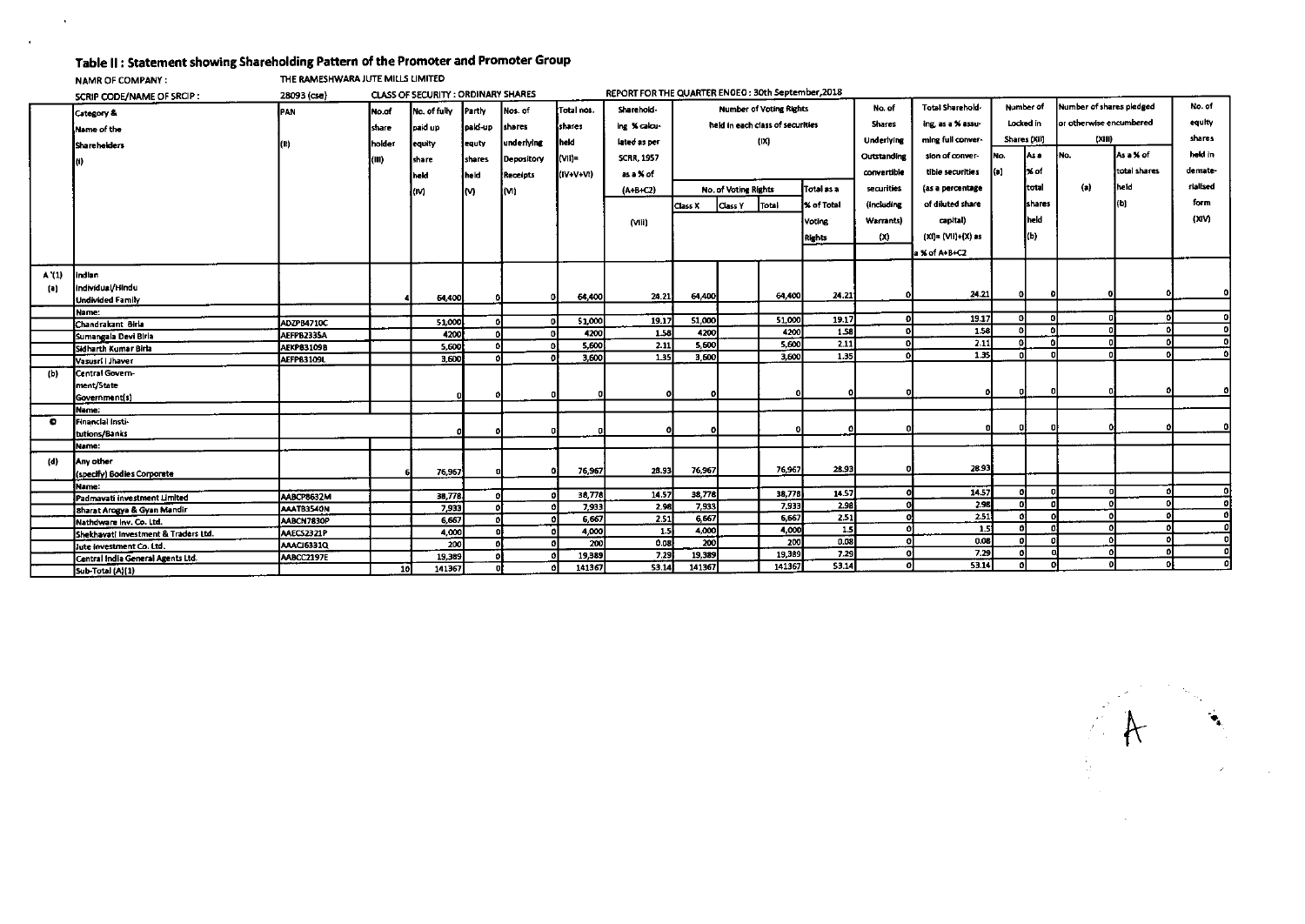|           |                                                                                                                                                                                                                     |                 |        |   |     |        |       |        |              |       |   |       |    | n. |   |    |
|-----------|---------------------------------------------------------------------------------------------------------------------------------------------------------------------------------------------------------------------|-----------------|--------|---|-----|--------|-------|--------|--------------|-------|---|-------|----|----|---|----|
| (2)       | Foreign                                                                                                                                                                                                             |                 |        |   |     |        |       |        |              |       |   |       |    |    |   |    |
| (a)       | Individuals (Non-                                                                                                                                                                                                   |                 |        |   |     |        |       |        |              |       |   |       |    |    |   |    |
|           | Resident                                                                                                                                                                                                            |                 |        |   |     |        |       |        |              |       |   |       |    |    |   |    |
|           | Individuals/                                                                                                                                                                                                        |                 |        |   |     |        |       |        |              |       |   |       |    |    |   |    |
|           | Foreign                                                                                                                                                                                                             |                 |        |   |     |        |       |        |              |       |   |       |    |    |   |    |
|           | Individuals)                                                                                                                                                                                                        |                 |        |   |     |        |       |        |              |       |   |       |    |    |   |    |
|           | Name:                                                                                                                                                                                                               |                 |        |   |     |        |       |        |              |       |   |       |    |    |   |    |
| (b)       | Government(s)                                                                                                                                                                                                       |                 |        |   |     |        |       |        |              |       |   |       |    |    |   |    |
|           | Name:                                                                                                                                                                                                               |                 |        |   |     |        |       | -01    | $\mathbf{a}$ |       |   |       |    |    |   |    |
| $\bullet$ | Institutions                                                                                                                                                                                                        |                 |        |   |     |        |       |        |              |       |   |       |    |    |   |    |
|           | Name:                                                                                                                                                                                                               |                 |        |   |     |        |       |        |              |       |   |       | n. |    |   |    |
| (d)       | Foreign                                                                                                                                                                                                             |                 |        |   |     |        |       |        |              |       |   |       |    |    |   |    |
|           | Portfolio                                                                                                                                                                                                           |                 |        |   |     |        |       |        |              |       |   |       |    |    |   |    |
|           | Investor                                                                                                                                                                                                            |                 |        |   |     |        |       |        |              |       |   |       |    |    |   |    |
|           | Name:                                                                                                                                                                                                               |                 |        |   |     |        |       |        |              |       | Ω | Ω     | ΩI |    | Ω | ٥l |
| (e)       | Any other                                                                                                                                                                                                           |                 |        |   |     |        |       |        |              |       |   |       |    |    |   |    |
|           | (specify)                                                                                                                                                                                                           |                 |        |   |     |        |       |        |              |       |   |       |    |    |   |    |
|           | Name:                                                                                                                                                                                                               |                 |        |   |     |        |       |        |              |       |   |       | m  |    |   |    |
|           | Sub-Total (A)(2)                                                                                                                                                                                                    |                 |        | n | Λl  |        |       |        |              |       |   |       |    |    |   |    |
|           | Total                                                                                                                                                                                                               |                 |        |   |     |        |       |        |              |       |   |       |    |    |   |    |
|           | Shareholding of                                                                                                                                                                                                     |                 |        |   |     |        |       |        |              |       |   |       |    |    |   |    |
|           | <b>Promoter and</b>                                                                                                                                                                                                 |                 |        |   |     |        |       |        |              |       |   |       |    |    |   |    |
|           | <b>Promoter Group</b>                                                                                                                                                                                               |                 |        |   |     |        |       |        |              |       |   |       |    |    |   |    |
|           | (A)=(A)(1)+(A)(2)                                                                                                                                                                                                   | 10 <sup>1</sup> | 141367 |   | -ni | 141367 | 53.14 | 141367 | 141367       | 53.14 |   | 53.14 |    |    |   |    |
|           | Details of Shares which remain unclaimed may be given hear along with details such as number of shareholders, outstanding shares held in demat/unclaimed suspense account, voting rights which are frozen etc. N.A. |                 |        |   |     |        |       |        |              |       |   |       |    |    |   |    |
|           | Mote:                                                                                                                                                                                                               |                 |        |   |     |        |       |        |              |       |   |       |    |    |   |    |
|           |                                                                                                                                                                                                                     |                 |        |   |     |        |       |        |              |       |   |       |    |    |   |    |
|           | (1) PAN would not be displayed on webhsite of Stock Exchange(s).                                                                                                                                                    |                 |        |   |     |        |       |        |              |       |   |       |    |    |   |    |
|           | [2] The term 'Encumbrance' has the same meaning as assigned under regulation 28(3) of SEBI (Substantial Acquisition of Shares and Takeovers) Regulations, 2011.                                                     |                 |        |   |     |        |       |        |              |       |   |       |    |    |   |    |

 $\mathbf{A}$ 

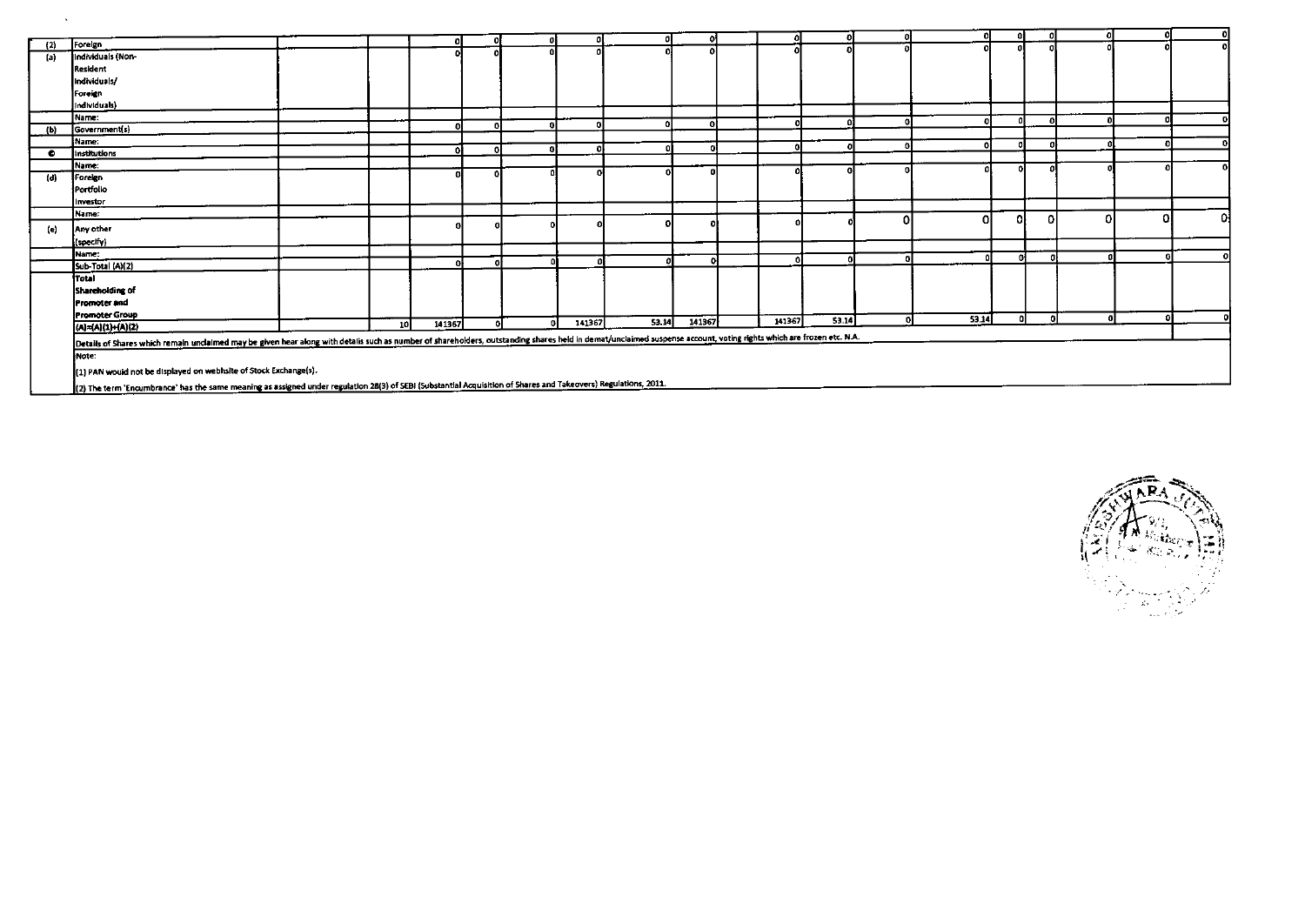## **Table III : Statement showing Shareholding Pattern of the Public Shareholding**

 $\Delta$ 

NAMR OF COMPANY:<br>
NAMR OF COMPANY:<br>
SCRIP CODE/NAME OF SRCIP: 28093 (cse) CLASS OF SECURITY : ORDINARY SHARES

SCRIP CODE/NAME OF SRCIP : 28093 (cse) CLASS OF SECURITY : ORDINARY SHARES REPORT FOR THE QUARTER ENDED : 30th September,2018

|                               |                               |     |         |              |          |               |            | Sharehold-        | <b>Number of Voting Rights</b>     |         | No. of | Number of<br><b>Total Sharehold-</b> |                  |                   | Number of shares pledged |                      | No. of      |              |         |
|-------------------------------|-------------------------------|-----|---------|--------------|----------|---------------|------------|-------------------|------------------------------------|---------|--------|--------------------------------------|------------------|-------------------|--------------------------|----------------------|-------------|--------------|---------|
|                               | Category &                    | PAN | Nos.of  | No. of fully | Partly   | Ino. of       | Total nos. |                   | held in each class of securities   |         | Shares | Locked in<br>ing, as a % assu-       |                  |                   | or otherwise encumbered  | equity               |             |              |         |
|                               | Mame of the                   |     | share   | pak up       | paid-up  | <b>Shares</b> | shares     | ing % calcu-      |                                    |         |        |                                      |                  |                   |                          |                      | (XIII)      |              | shares  |
|                               | <b>Shareholders</b>           | (0) | holders | equity       | equty    | underlying    | held       | lated as per      |                                    |         | (IX)   |                                      | Underlying       | ming full conver- | Shares (XII)             |                      |             |              |         |
|                               |                               |     | (III)   | shares       | shares   | Depository    | (VII)=     | <b>SCRR, 1957</b> |                                    |         |        |                                      | Outstanding      | sion of conver-   | No.                      | As a                 | No. (Not    | As a % of    | held in |
|                               | O.                            |     |         |              | lheid    | Receipts      | (IV+V+VI)  | as a % of         |                                    |         |        |                                      | convertible      | tible securities  | (a)                      | $\mathbf{\times}$ of | applicable) | total shares | demate- |
|                               |                               |     |         | heid         |          |               |            |                   | Total as a<br>No. af Voting Rights |         |        | securities                           | (as a percentage |                   | total                    | (a)                  | held (Not   | rialised     |         |
|                               |                               |     |         | (M           | lM.      | l(M)          |            | $(A - B + C2)$    |                                    |         |        |                                      |                  | of diluted share  |                          | shares               |             | applicable)  | form    |
|                               |                               |     |         |              |          |               |            |                   | Class X                            | Class Y | Total  | lx of Total                          | (Including       |                   |                          |                      |             |              | (XIV)   |
|                               |                               |     |         |              |          |               |            | (Mii)             |                                    |         |        | Voting                               | Warrants)        | capital)          |                          | held                 |             | (b)          |         |
|                               |                               |     |         |              |          |               |            |                   |                                    |         |        | <b>Rights</b>                        | (X)              | (XI)              |                          | lor                  |             |              |         |
|                               |                               |     |         |              |          |               |            |                   |                                    |         |        |                                      |                  |                   |                          |                      |             |              |         |
|                               |                               |     |         |              |          |               |            |                   |                                    |         |        |                                      |                  |                   |                          |                      |             |              |         |
| $^{\prime}$                   | Institutions                  |     |         |              |          | o             |            | 0.                | ۵l                                 |         | n      |                                      | o                |                   | n                        |                      | -O.         |              |         |
| (a)                           | Mutual Funds                  |     |         | o            | $\Omega$ |               |            |                   |                                    |         |        |                                      |                  |                   |                          |                      |             |              |         |
|                               | Name:                         |     |         |              |          | o             |            |                   |                                    |         |        |                                      |                  | o۱                | Ω                        |                      |             |              |         |
| (b)                           | Venture Capital               |     |         |              |          |               |            |                   |                                    |         |        |                                      |                  |                   |                          |                      |             |              |         |
|                               | Funds                         |     |         |              |          |               |            |                   |                                    |         |        |                                      |                  |                   |                          |                      |             |              |         |
|                               | Name:                         |     |         |              | o        |               | o          | ŋ                 |                                    |         | n,     |                                      |                  | ۵l                | O                        |                      |             |              |         |
| (c)                           | Alte mate<br>investment Funds |     |         |              |          |               |            |                   |                                    |         |        |                                      |                  |                   |                          |                      |             |              |         |
|                               | Name:                         |     |         |              |          |               |            |                   |                                    |         |        |                                      |                  | ol                | o                        |                      |             |              |         |
| (d)                           | Foreign Venture               |     |         |              | o        |               |            |                   | O                                  |         |        |                                      |                  |                   |                          |                      |             |              |         |
|                               | Capital Investors             |     |         |              |          |               |            |                   |                                    |         |        |                                      |                  |                   |                          |                      |             |              |         |
|                               | Name:                         |     |         |              |          |               |            |                   | O                                  |         |        |                                      | n                | ol                | n                        |                      |             |              |         |
| (e)                           | Foreign Portfolio             |     |         |              |          |               |            |                   |                                    |         |        |                                      |                  |                   |                          |                      |             |              |         |
|                               | Investors                     |     |         |              |          |               |            |                   |                                    |         |        |                                      |                  |                   |                          |                      |             |              |         |
|                               | Name:                         |     |         | 1,500        |          | $\Omega$      | 1,500      | 0.56              | 1,500                              |         | 1,500  | 0.56                                 |                  | 0.56              | οl                       | O                    |             | n.           |         |
| (f)                           | Financial                     |     |         |              |          |               |            |                   |                                    |         |        |                                      |                  |                   |                          |                      |             |              |         |
|                               | Institutions/Banks            |     |         |              |          |               |            |                   |                                    |         |        |                                      |                  |                   |                          |                      |             |              |         |
|                               | Name:                         |     |         |              |          | Ω             |            | o                 | O                                  |         | - 01   |                                      | $\Omega$         | Ω                 | o                        | O                    |             |              |         |
| $\left( \mathbf{g} \right)$   | Insurance<br>Companies        |     |         |              |          |               |            |                   |                                    |         |        |                                      |                  |                   |                          |                      |             |              |         |
|                               | Name:                         |     |         |              |          |               |            |                   |                                    |         |        |                                      |                  | Ω                 | o                        | $\Omega$             |             |              | ۵I      |
| (n)                           | Provident Funds/              |     |         |              | ۵۱       |               |            |                   | $\Omega$                           |         |        |                                      | $\Omega$         |                   |                          |                      |             |              |         |
|                               | Pension Funds                 |     |         |              |          |               |            |                   |                                    |         |        |                                      |                  |                   |                          |                      |             |              |         |
|                               | Mame:                         |     |         |              |          |               |            |                   |                                    |         |        |                                      | 01               | .nl               | ol                       | οI                   | 0           | O            | -O.     |
| $\left\langle 0\right\rangle$ | Any other                     |     |         |              | ۵        |               |            |                   |                                    |         | Ω      |                                      |                  |                   |                          |                      |             |              |         |
|                               | (specify)                     |     |         |              |          |               |            |                   |                                    |         |        |                                      |                  |                   |                          |                      |             |              |         |
|                               | Name:                         |     |         |              |          |               |            |                   |                                    |         | 1,500  | 0.56                                 |                  | 0.56              | 0                        | οI                   |             | Ωł           | o       |
|                               | Sub-Total (8)(1)              |     |         | 1,500        | οl       |               | o<br>o     | 0.56              | 1,500                              |         |        |                                      |                  |                   | n1                       |                      |             |              | ol      |
| (2)                           | Central                       |     |         |              |          |               |            |                   |                                    |         |        |                                      |                  |                   |                          |                      |             |              |         |
|                               | Government/                   |     |         |              |          |               |            |                   |                                    |         |        |                                      |                  |                   |                          |                      |             |              |         |
|                               | <b>State</b>                  |     |         |              |          |               |            |                   |                                    |         |        |                                      |                  |                   |                          |                      |             |              |         |
|                               | Government(s)/                |     |         |              |          |               |            |                   |                                    |         |        |                                      |                  |                   |                          |                      |             |              |         |
|                               | President of india            |     |         |              |          |               |            |                   |                                    |         |        |                                      |                  |                   |                          |                      |             |              |         |
|                               | Name:                         |     |         |              |          | οI            | οl<br>n    |                   | nl                                 |         | n      |                                      | n                |                   | $\mathbf{r}$             | o                    |             | n.           | οI      |
|                               | Sub-Total (B)(2)              |     |         |              |          |               |            |                   |                                    |         |        |                                      |                  |                   |                          |                      |             |              |         |

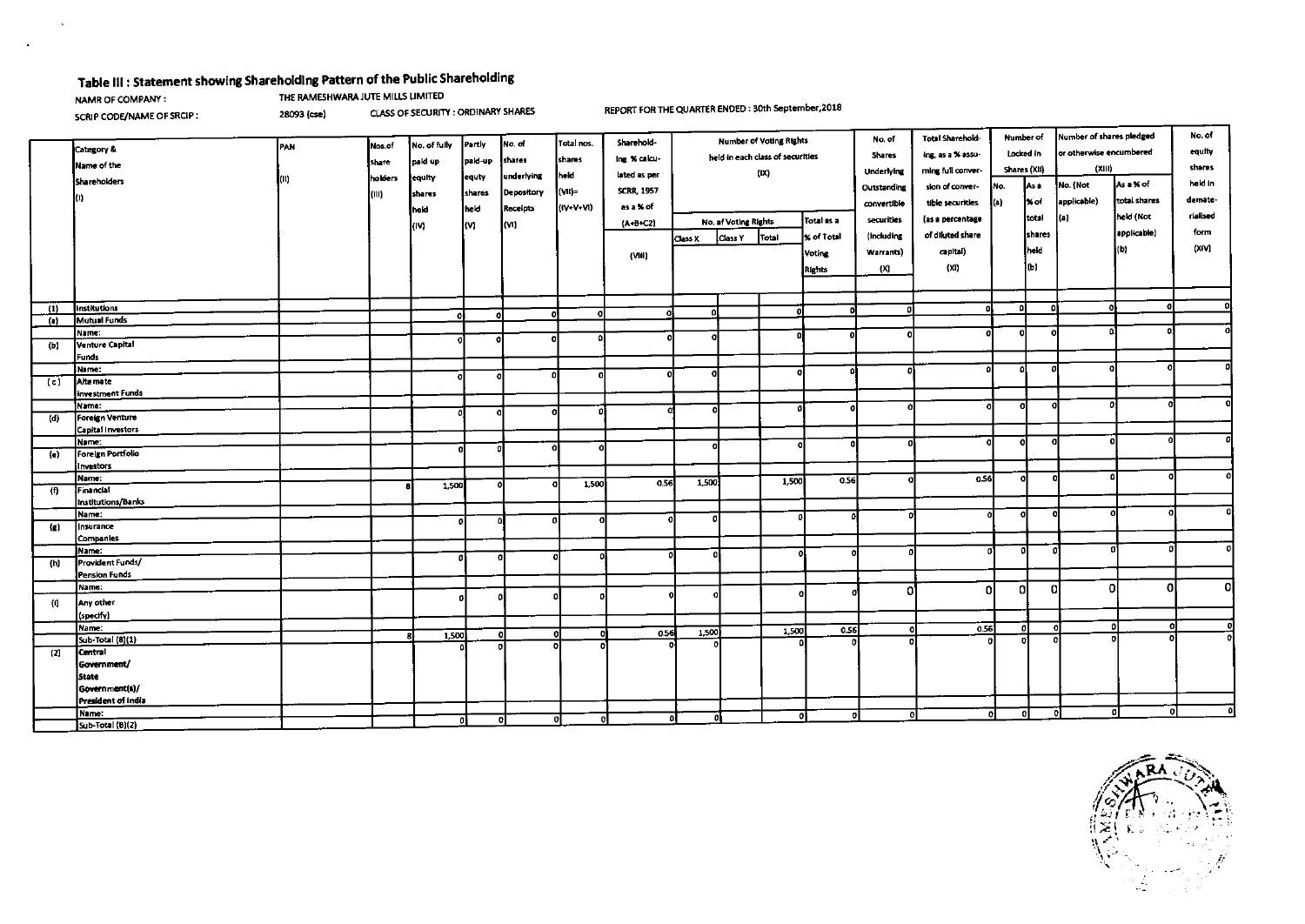|             | <b>Non-Institutions</b>                                                                                                                                                                                                                                                                                                                                                             |            |                  |               |   |    |          |        |                       | 32,889   | 12.36  |          | 12.36       |     |          |   |   |          |
|-------------|-------------------------------------------------------------------------------------------------------------------------------------------------------------------------------------------------------------------------------------------------------------------------------------------------------------------------------------------------------------------------------------|------------|------------------|---------------|---|----|----------|--------|-----------------------|----------|--------|----------|-------------|-----|----------|---|---|----------|
| (3)         | individuals-                                                                                                                                                                                                                                                                                                                                                                        |            | 189              | 32,889        |   |    | 32,889   | 12.36  | 32,889                |          |        |          |             |     |          |   |   |          |
| (a)         | i.individual                                                                                                                                                                                                                                                                                                                                                                        |            |                  |               |   |    |          |        |                       |          |        |          |             |     |          |   |   |          |
|             |                                                                                                                                                                                                                                                                                                                                                                                     |            |                  |               |   |    |          |        |                       |          |        |          |             |     |          |   |   |          |
|             | shareholders                                                                                                                                                                                                                                                                                                                                                                        |            |                  |               |   |    |          |        |                       |          |        |          |             |     |          |   |   |          |
|             | holding nominal                                                                                                                                                                                                                                                                                                                                                                     |            |                  |               |   |    |          |        |                       |          |        |          |             |     |          |   |   |          |
|             | share capitai upto                                                                                                                                                                                                                                                                                                                                                                  |            |                  |               |   |    |          |        |                       |          |        |          | 2.98        |     |          |   |   |          |
|             | Rs. 2 iakhs.                                                                                                                                                                                                                                                                                                                                                                        | AANPS8249Q |                  | 7,933         |   |    | 7,933    | 2.38   | 7,933                 | 7,933    | 2.98   |          |             |     |          |   |   |          |
|             | Ajit Prakash Shah & Others                                                                                                                                                                                                                                                                                                                                                          |            |                  |               |   |    |          |        |                       |          |        |          |             |     |          |   |   |          |
|             | II. Individual                                                                                                                                                                                                                                                                                                                                                                      |            |                  |               |   |    |          |        |                       |          |        |          |             |     |          |   |   |          |
|             | shareholders                                                                                                                                                                                                                                                                                                                                                                        |            |                  |               |   |    |          |        |                       |          |        |          |             |     |          |   |   |          |
|             | holding nominal                                                                                                                                                                                                                                                                                                                                                                     |            |                  |               |   |    |          |        |                       |          |        |          |             |     |          |   |   |          |
|             | share capitai in                                                                                                                                                                                                                                                                                                                                                                    |            |                  |               |   |    |          |        |                       |          |        |          |             |     |          |   |   |          |
|             | excess of                                                                                                                                                                                                                                                                                                                                                                           |            |                  |               |   |    |          |        |                       |          |        |          |             |     |          |   |   |          |
|             | Rs. 2 lakhs.                                                                                                                                                                                                                                                                                                                                                                        |            |                  |               |   |    |          |        |                       |          |        |          |             |     |          |   | o | $\Omega$ |
|             | Name:                                                                                                                                                                                                                                                                                                                                                                               |            |                  |               |   |    |          |        |                       |          |        | n        | ി           | οI  | $\Omega$ | n |   |          |
| (b)         | <b>NBFCs registered</b>                                                                                                                                                                                                                                                                                                                                                             |            |                  | Ω             |   |    |          |        |                       |          |        |          |             |     |          |   |   |          |
|             | with RBI                                                                                                                                                                                                                                                                                                                                                                            |            |                  |               |   |    |          |        |                       |          |        |          |             |     |          |   |   |          |
|             | Name:                                                                                                                                                                                                                                                                                                                                                                               |            |                  |               |   | ΩL | ۵        | Ω      | n                     | n        |        | -0       | n           | n   |          |   |   |          |
| $\bullet$   | <b>Employee Trusts</b>                                                                                                                                                                                                                                                                                                                                                              |            |                  |               |   |    |          |        |                       |          |        |          |             |     |          |   |   |          |
|             | Name:                                                                                                                                                                                                                                                                                                                                                                               |            |                  |               |   |    |          |        | Ω                     |          |        |          |             |     |          |   |   |          |
| $($ c $)$   | Overseas                                                                                                                                                                                                                                                                                                                                                                            |            |                  |               |   |    |          |        |                       |          |        |          |             |     |          |   |   |          |
|             | <b>Oepositories</b>                                                                                                                                                                                                                                                                                                                                                                 |            |                  |               |   |    |          |        |                       |          |        |          |             |     |          |   |   |          |
|             | (holding DRs)                                                                                                                                                                                                                                                                                                                                                                       |            |                  |               |   |    |          |        |                       |          |        |          |             |     |          |   |   |          |
|             | (balancing figure)                                                                                                                                                                                                                                                                                                                                                                  |            |                  |               |   |    |          |        |                       |          |        |          |             |     |          |   |   |          |
|             | IName:                                                                                                                                                                                                                                                                                                                                                                              |            |                  |               |   |    |          |        |                       |          |        |          |             |     |          |   |   |          |
|             | Any other (specify)                                                                                                                                                                                                                                                                                                                                                                 |            |                  |               |   |    |          |        |                       |          |        |          | 33.9        | 01  | 0l       |   | C | Ω        |
| $\left($ c) |                                                                                                                                                                                                                                                                                                                                                                                     |            | 17               | 90,200        |   |    | 90,200   | 33.9   | 90,200                | 90,200   | 33.9   |          | 4,38        | -ni | n        |   |   |          |
|             | Dther Bodies Corporate                                                                                                                                                                                                                                                                                                                                                              |            |                  | 11,667        |   | ٥  | 11,667   | 4.3B   | 11,667                | 11,667   | 4.38   |          | 7.73        | nl  |          |   |   |          |
|             | Umang Commercial Co. Pvt. Ltd.                                                                                                                                                                                                                                                                                                                                                      | AAACU3731B |                  | 20,550        |   | o  | 20,550   | 7.73   | 20,550                | 20,550   | 7.73   |          |             | Ω   |          |   |   |          |
|             | Gwallor Webbing Co. Pvt. Ltd.                                                                                                                                                                                                                                                                                                                                                       |            |                  | 19,133        |   |    | 19,133   | 7.19   | 19.133                | 19,133   | 7.19   |          | 7.19        | ٥l  | o        | o |   |          |
|             | <b>Birla Corporation Limited</b>                                                                                                                                                                                                                                                                                                                                                    |            |                  | 33,250        | o | Ω  | 33,250   | -125   | 33,250                | 33,250   | 12.5   |          | 12.5        | n   | o        |   |   | ΩI       |
|             | Punjab Produce & Trading Co. Pvt. Ltd.                                                                                                                                                                                                                                                                                                                                              |            | -1               | 100           |   |    | 100      | 0.04   | 100                   | 100      | 0.04   |          | 0.04        |     | o        | o |   | Ω        |
|             | Non Resident indian                                                                                                                                                                                                                                                                                                                                                                 |            | $\overline{207}$ | 1, 23, 189    | n |    | 1,23,189 | 46.30  | $\overline{1,23,189}$ | 1,23,189 | 46.30  | <b>O</b> | 46.30       |     | n        | n |   |          |
|             | Sub-Total (B)(3)                                                                                                                                                                                                                                                                                                                                                                    |            | $\overline{215}$ | $-1, 24, 689$ | ച | Λ  | 1,24,689 | 46.86  | 1,24,689              | 1,24,689 | 46.86  |          | 45.86       |     |          |   |   |          |
|             | Total Pubilc Shareholding (B)= (B)(1)+(B)(2)+(B)(3)                                                                                                                                                                                                                                                                                                                                 |            | 225              | 2,66,056      |   | ۵l | 2,66,056 | 100.00 | 2,66,056              | 2,66,056 | 100.00 |          | 100.00<br>n | Ω   |          |   |   |          |
|             | Totai (A+B)                                                                                                                                                                                                                                                                                                                                                                         |            |                  |               |   |    |          |        |                       |          |        |          |             |     |          |   |   |          |
|             | Details of Shareholders acting as persons in Concert including their Sharehelding (No. and %)                                                                                                                                                                                                                                                                                       |            |                  |               |   |    |          |        |                       |          |        |          |             |     |          |   |   |          |
|             |                                                                                                                                                                                                                                                                                                                                                                                     |            |                  |               |   |    |          |        |                       |          |        |          |             |     |          |   |   |          |
|             | Details of Shares which remain unclaimed may be given here along with details suich as number of shareholders, outstanding shares held in demat/unclaimed suspense account, voting rights which are frozen etc. N.A.                                                                                                                                                                |            |                  |               |   |    |          |        |                       |          |        |          |             |     |          |   |   |          |
|             |                                                                                                                                                                                                                                                                                                                                                                                     |            |                  |               |   |    |          |        |                       |          |        |          |             |     |          |   |   |          |
|             | Note:<br>(1) PAN would not be displayed on webhsite of Stock Exchange(s).                                                                                                                                                                                                                                                                                                           |            |                  |               |   |    |          |        |                       |          |        |          |             |     |          |   |   |          |
|             |                                                                                                                                                                                                                                                                                                                                                                                     |            |                  |               |   |    |          |        |                       |          |        |          |             |     |          |   |   |          |
|             | [2] The above format needs to be disclosed along with the name of following persons; institutions / Non Institutions holding more than 1% of total number of shares.<br>(3) W.r.t. the information pertaining to Depository Receipts, the same may be disclosed in the respective columns to the extent information available and the balance to be disclosed as held by custodian. |            |                  |               |   |    |          |        |                       |          |        |          |             |     |          |   |   |          |
|             |                                                                                                                                                                                                                                                                                                                                                                                     |            |                  |               |   |    |          |        |                       |          |        |          |             |     |          |   |   |          |

 $\sim 10^{-1}$